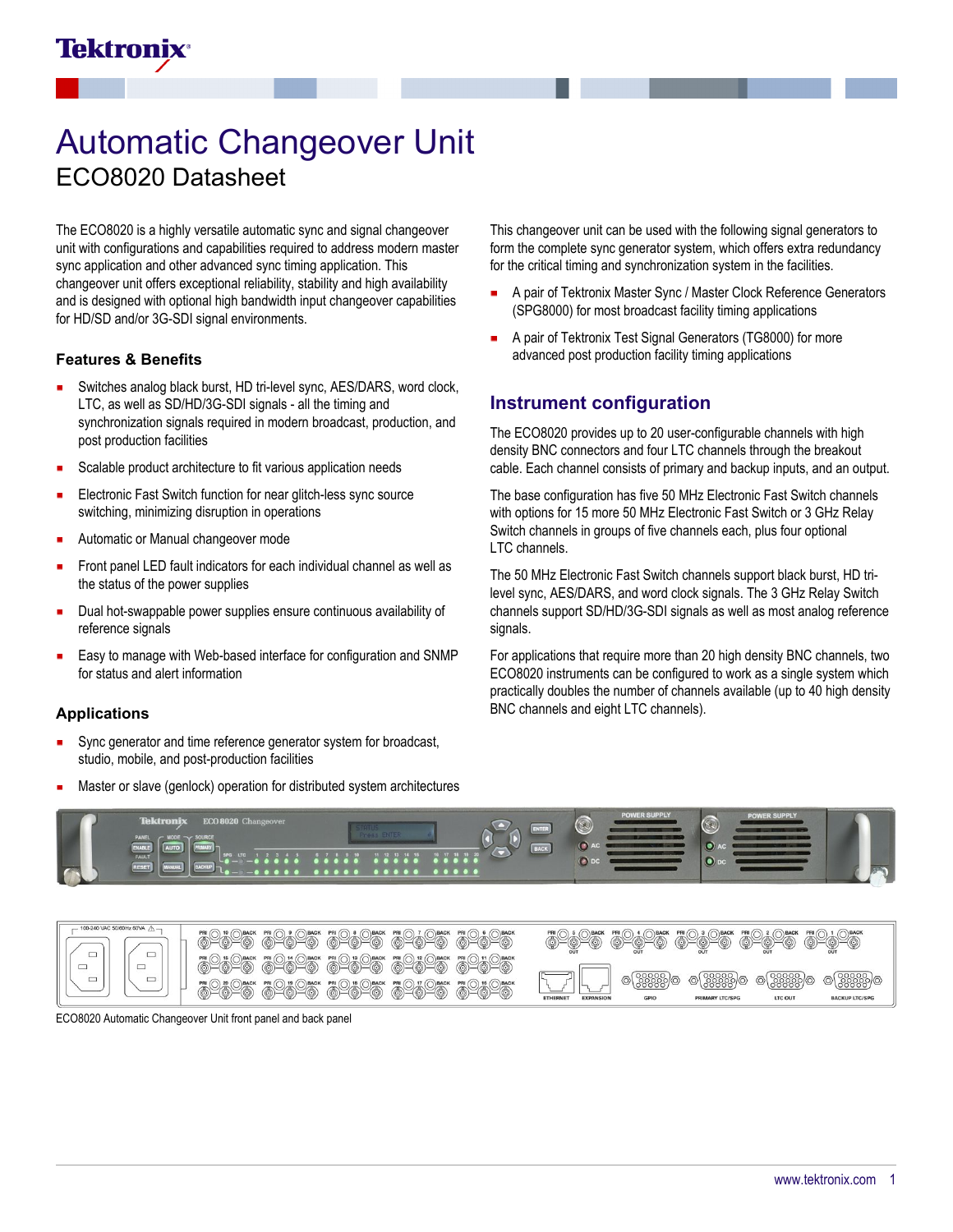# **Channel configuration**

Channel configuration can be set either via the front panel or the ECO8020 Web User Interface. Signal amplitude fault detection level follows the setting of the channel configuration. Detection on individual channel may be disabled, giving the option of disabling switching to the backup unit on failure of signals not critical to the facility operation.

# **Changeover switching**

When operated in the switch-on-fault mode, the ECO8020 will automatically select the backup sync source should any of the primary inputs fail. However, in the unlikely event both sync sources are faulty, the ECO8020 will not alternate between the two sources. If necessary, this function may be overridden with the manual sync source selection. Manual source selection also facilitates periodic testing of the changeover function.

#### **50 MHz Electronic Fast Switch channels**

The Electronic Fast Switch function, which comes standard with all 50 MHz Electronic Fast Switch channels, significantly improves the changeover switching speed and thus minimizes disturbance of the reference sync signals when switching between primary and backup inputs. The Electronic Fast Switch channels have latching relay backups that engage on loss of power to maintain the selected signal path.

#### **Optional 3 GHz Relay Switch channels**

The optional 3 GHz Relay Switch channels are optimized for SD/HD/3G-SDI signals, but are also usable for most reference signals. These channels utilize high bandwidth latching relays to preserve the selected signal path upon a loss of power.

In addition, these channels are equipped with the Tektronix patent-pending "Relay Check" function <sup>1</sup>. When this function is enabled, the instrument automatically checks the signal level on each 3 GHz Relay Switch channel before and after every changeover switch to determine the condition of the relay contacts of these channels. If it is determined that the relay contacts may have nonconductive coating (such as oxide) buildup, the instrument will cycle the relay rapidly for 20 times to wear through the layer of nonconductive coating in an attempt to restore the relay connections (relay self-cleaning attempt).

#### **Optional LTC channels**

The optional LTC channel connections are pin-compatible with the Tektronix SPG8000 and TG8000<sup>2</sup> generators, so these signals can be connected with standard 15 pin D-SUB cables. The same cable can be used to carry GPI connections, which allow the SPG8000 to trigger a changeover on certain error conditions such as loss of genlock.

# **Front panel controls**

In association with the LCD display, front-panel controls are provided for source selection, operating mode, resetting the fault indicators, and for disabling the front-panel controls. LED fault indicators are also provided for each individual channels as well as the status of the power supplies. When the unit is connected to an Ethernet network, these functions are also available from the ECO8020 Web User Interface using a Web browser on a computer connected to the same network.

# **Optional backup power supply**

The optional hot-swappable, redundant (backup) dual power supply system (Option DPW) virtually removes the risk of sync loss due to power supply unit failure, minimizing disruption in operations. Unique to the ECO8000 and ECO8020, the unit periodically tests the backup power supply to verify its performance. If the test fails, a fault will be indicated on the LED fault indicator as well as an error message for backup power supply replacement - providing extra assurance that the backup power supply will be ready when needed.

Each power supply module has both AC and DC indicator LEDs. These LEDs continue to operate for 10 minutes after the loss of power. This allows quick troubleshooting in the event of supply or AC power failure.

# **Alarm and status reporting**

Alarm and status information can be reported through SNMP, GPI, email notification, and/or the ECO8020 Web User Interface.

<sup>1</sup> The Relay Check function on the 3 GHz Relay Switch channels operates only on channels that are connected (terminated).

The TG8000 generator must have a GPS7 module installed in order to support LTC generation.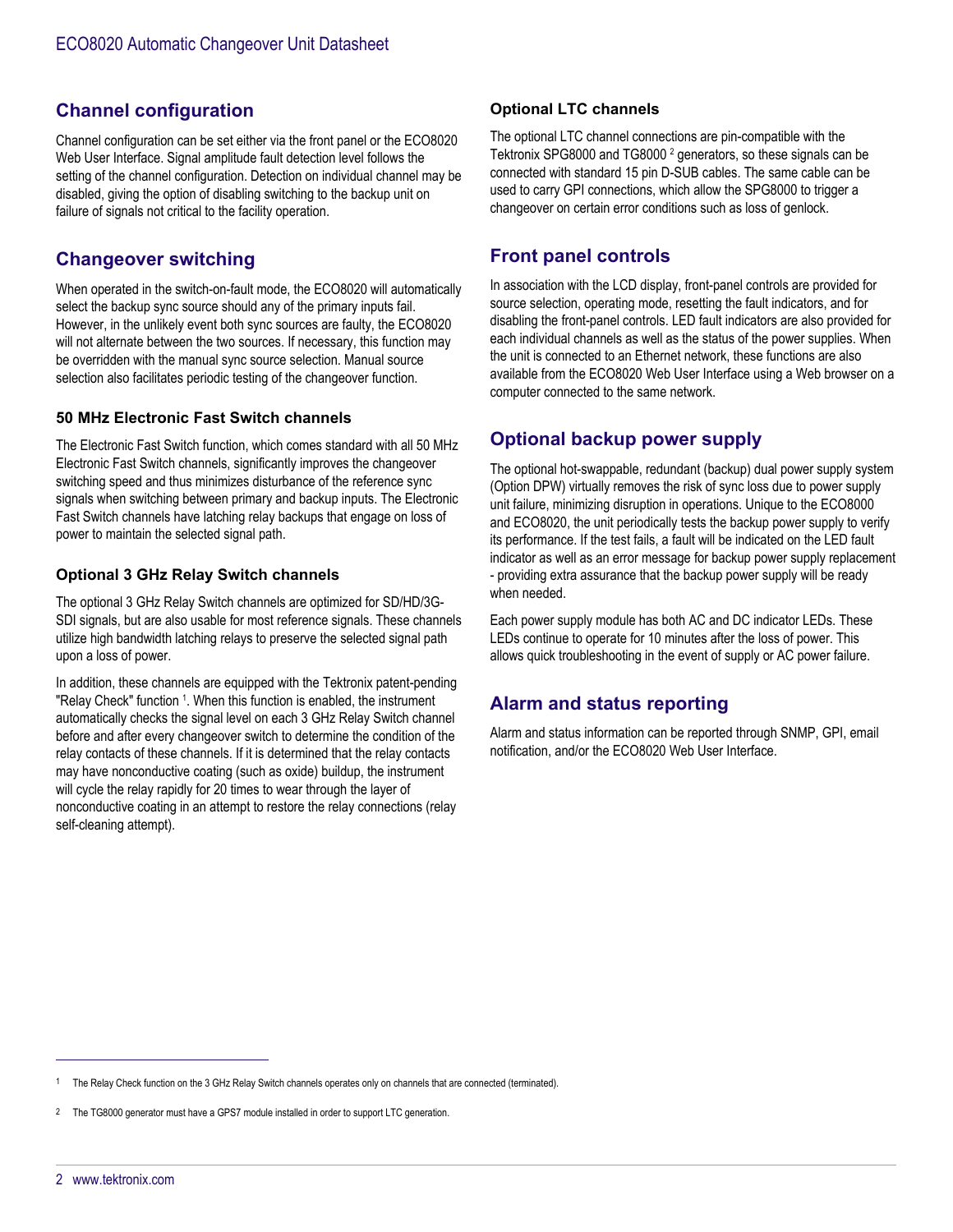# Specifications

### **Inputs and outputs**

| <b>Typical return loss</b>                                                                                 |                                                           |
|------------------------------------------------------------------------------------------------------------|-----------------------------------------------------------|
| Base and Option REF 50 MHz<br><b>Electronic Fast Switch</b><br>channels                                    | 35 dB, 300 kHz to 6 MHz                                   |
|                                                                                                            | 25 dB, 6 MHz to 30 MHz                                    |
| Option HREF 3 GHz Relay                                                                                    | 40 dB, 300 kHz to 6 MHz                                   |
| Switch channels                                                                                            | 30 dB, 6 MHz to 30 MHz                                    |
|                                                                                                            | 15 dB, 30 MHz to 1.5 GHz                                  |
|                                                                                                            | 10 dB, 1.5 GHz to 3 GHz                                   |
| <b>Insertion loss</b>                                                                                      |                                                           |
| Base and Option REF 50 MHz                                                                                 | $\leq \pm 0.2$ dB DC to 10 MHz                            |
| <b>Electronic Fast Switch</b><br>channels                                                                  | Typical < -1 dB DC to 50 MHz                              |
| Option HREF 3 GHz Relay                                                                                    | $<$ -0.1 dB DC to 10 MHz                                  |
| <b>Switch channels</b>                                                                                     | Typical < -3 dB DC to 3 GHz                               |
|                                                                                                            | Equivalent to approx 5 m of Belden 1694 cable             |
| Maximum switched voltage                                                                                   |                                                           |
| Base and Option REF 50 MHz<br><b>Electronic Fast Switch</b><br>channels                                    | $-3$ V to $+5$ V                                          |
| Option HREF 3 GHz Relay<br>Switch channels                                                                 | $\pm 2.5$ V peak, 1.5 V RMS                               |
| <b>Option LTC channels</b>                                                                                 | ±5V                                                       |
| Maximum switched current<br>(Option HREF only)                                                             | 100 mA                                                    |
| <b>Crosstalk</b>                                                                                           | Unselected input to output or channel to channel          |
| Base and Option REF 50 MHz                                                                                 | <- 60 dB, 300 kHz to 6 MHz                                |
| <b>Electronic Fast Switch</b><br>channels                                                                  | $<$ -40 dB, 6 MHz to 50 MHz                               |
| <b>Option HREF 3 GHz Relay</b>                                                                             | $<$ -48 dB, DC to 1.5 GHz                                 |
| Switch channels                                                                                            | < -40 dB, 1.5 GHz to 3 GHz                                |
| Relay switch interruption time                                                                             | Time that it takes for the relays to switch and settle    |
| (Option HREF only)                                                                                         | Typically 0.5 ms to 2 ms                                  |
| <b>Channel switch settling time (Base</b><br>and Option REF only with identical<br>signals on both inputs) | Time that it takes for the channel to switch and settle   |
| <b>Bi-level and Tri-level sync</b>                                                                         | Typically 5 ns glitch, then 125 ns to 90% of final value  |
| AES and 1 V word clock                                                                                     | Typically 5 ns glitch, then 250 ns to 90% of final value  |
| 5 V word clock                                                                                             | Typically 25 ns glitch, then 500 ns to 90% of final value |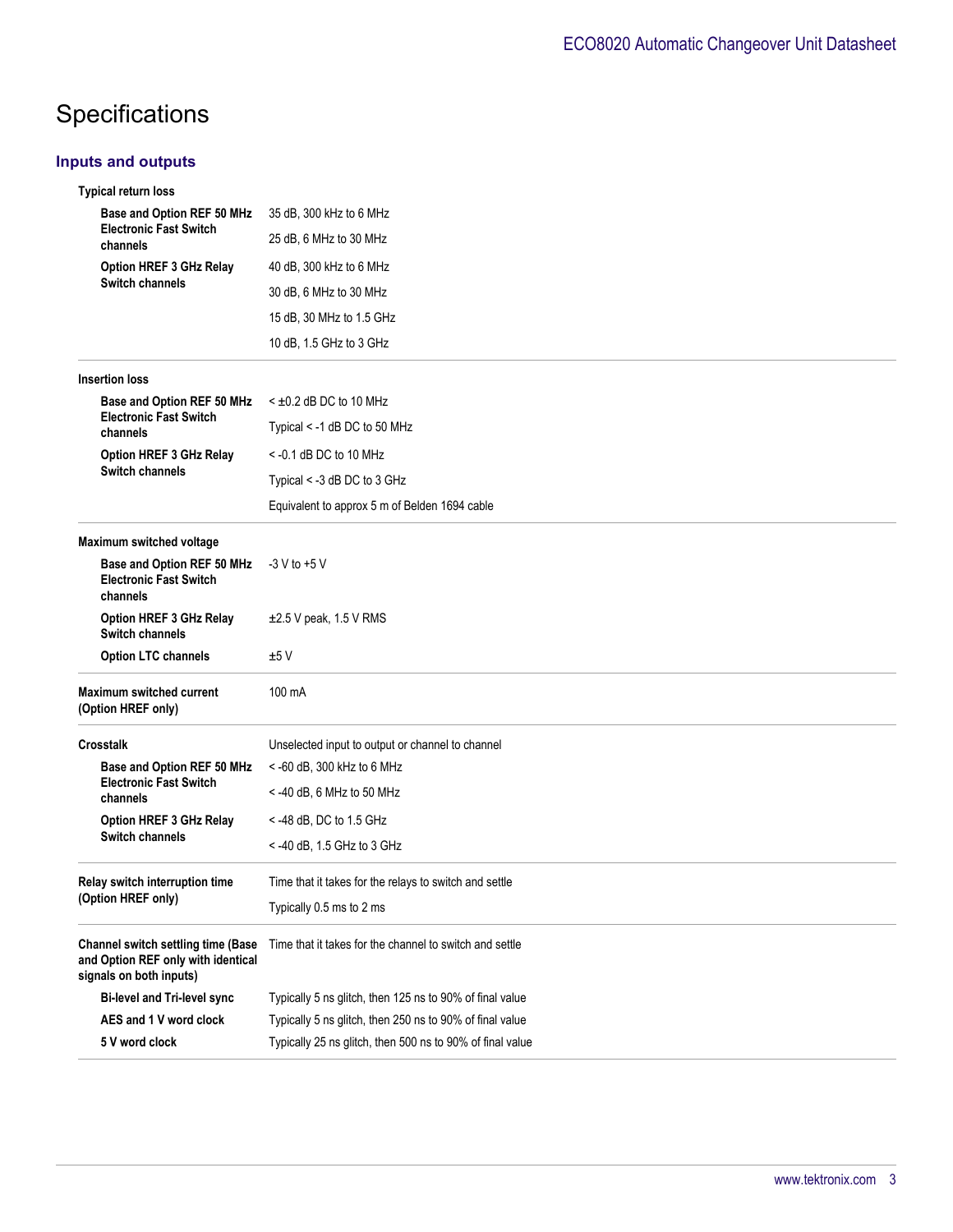# ECO8020 Automatic Changeover Unit Datasheet

#### **Inputs and outputs**

| Preset threshold signal types                                           |                                                                                                       |
|-------------------------------------------------------------------------|-------------------------------------------------------------------------------------------------------|
| Base and Option REF 50 MHz<br><b>Electronic Fast Switch</b><br>channels | NTSC, PAL, Tri-level, AES, 1 V word clock, 5 V word clock, custom                                     |
| channels                                                                | Opt HREF 3 GHz Relay Switch NTSC, PAL, Tri-level, AES, 1 V word clock, SD-SDI, HD-SDI, 3G-SDI, custom |

**Signal level range to detect fault** -2 dB to -4 dB from the nominal level for the selected signal type **with preset thresholds**

#### **LTC channels**

| LTC threshold presets              | 0.5 to 5 $V_{n-n}$ in 0.5 V steps, differential or single ended |
|------------------------------------|-----------------------------------------------------------------|
| LTC load range                     | $600 \Omega$ to open circuit                                    |
| <b>Crosstalk</b>                   | < -60 dB for LTC signals                                        |
| Switching interruption<br>duration | Typically 1 ms                                                  |

#### **Power source**

#### **Mains ranges**

| . .<br>Voltage           | 100 to 240 VAC |
|--------------------------|----------------|
| Frequency                | 50/60 Hz       |
| <b>Power consumption</b> | 50 VA maximum  |

#### **Environmental**

| Temperature       |                                         |
|-------------------|-----------------------------------------|
| Opeating          | 0 °C to +50 °C (+32 °F to +122 °F)      |
| Nonoperating      | -20 °C to +60 °C (-4 °F to +140 °F)     |
| Altitude          |                                         |
| Operating         | To 9842 ft. (3000 m)                    |
| <b>Regulatory</b> |                                         |
| <b>EMC</b>        | Complies with EMC Directive 2004/108/EC |
| $C = 1$           |                                         |

| <b>POLICIA</b> |                                      |
|----------------|--------------------------------------|
| Approved to:   | UL61010-1, CAN/CSA-C22.2 No.61010-1. |
| Complies with: | EN61010-1. IEC61010-1.               |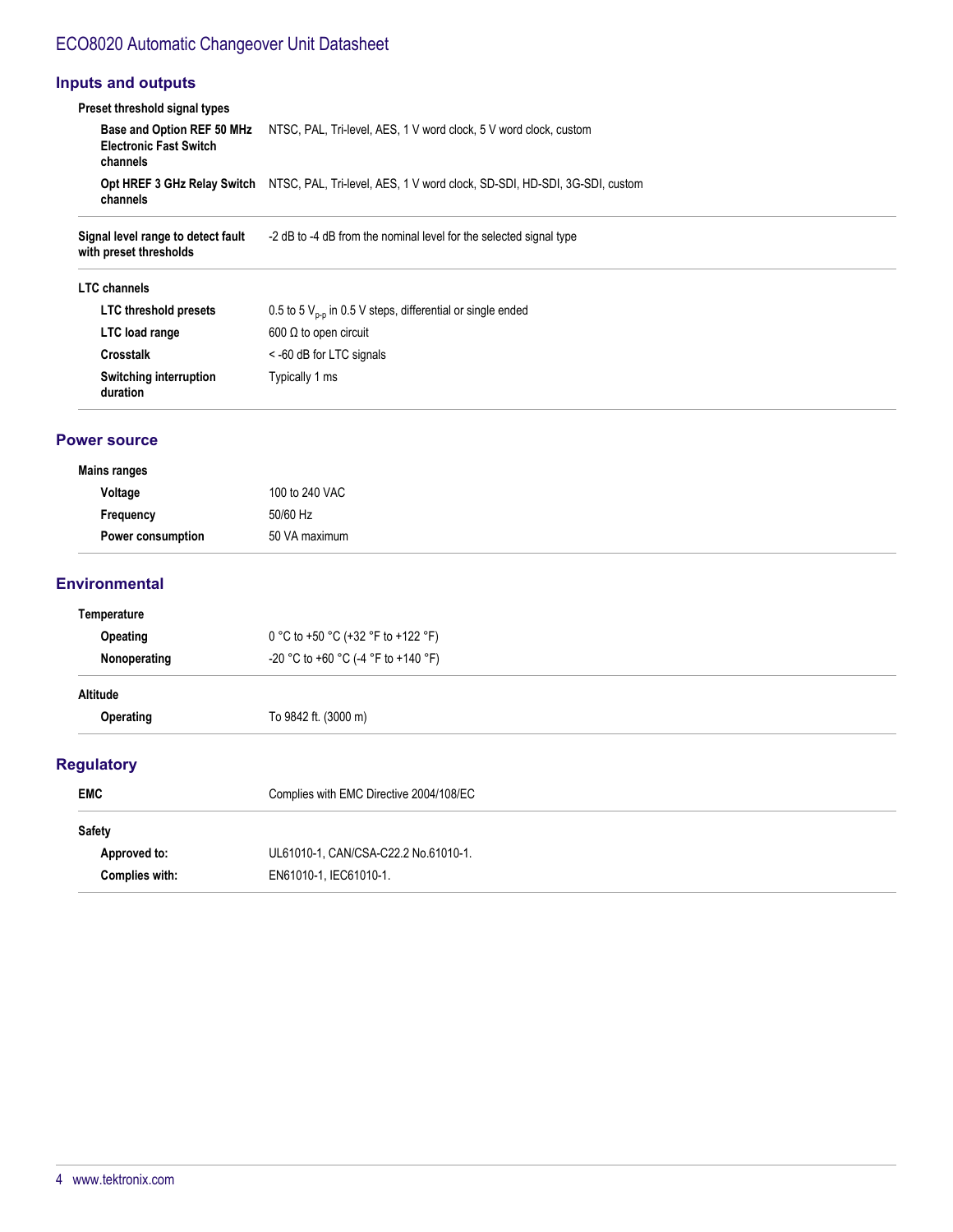# **Physical characteristics**

| <b>Dimensions</b> |                    |  |
|-------------------|--------------------|--|
| Height            | 43.7 mm (1.72 in.) |  |
| Width             | 483 mm (19.0 in.)  |  |
| Depth             | 557 mm (21.9 in.)  |  |
| Weight            |                    |  |
| <b>Net</b>        | 4.5 kg (10.0 lb.)  |  |
|                   |                    |  |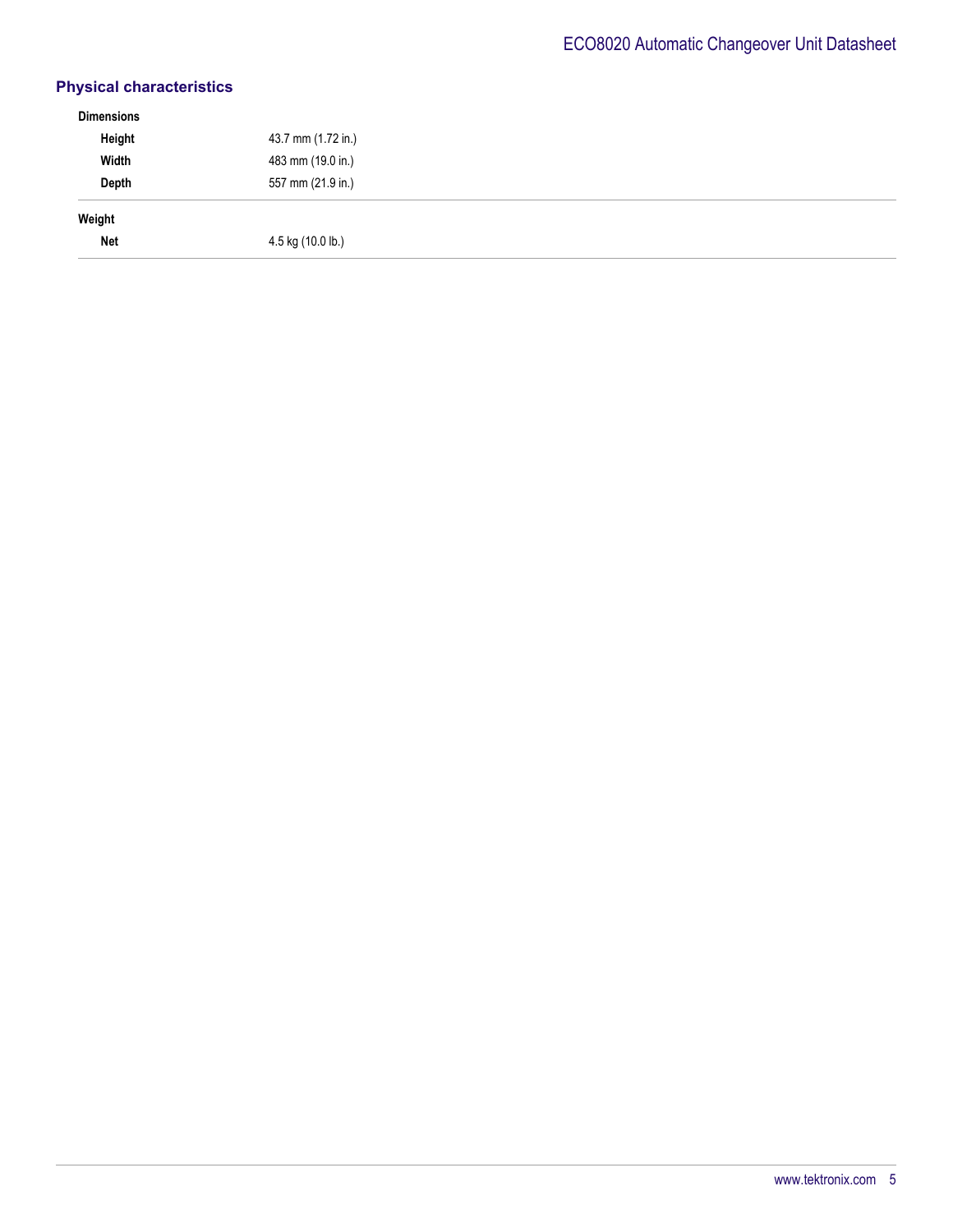# Ordering information

### **Models**

**ECO8020** ECO (automatic changeover) base unit

Includes: 5x 50 MHz Electronic Fast Switch channels using high-density BNC connectors (black burst, HD tri-level sync, AES/ DARS, word clock) and a Quick Start User Manual (Tektronix part number 071-3221-xx)

# **Options**

#### **Instrument options**

| <b>DPW</b>                      | Add a second hot-swappable redundant (backup) power supply and second power cord                                                                                                             |                                             |                                                                            |                      |                      |
|---------------------------------|----------------------------------------------------------------------------------------------------------------------------------------------------------------------------------------------|---------------------------------------------|----------------------------------------------------------------------------|----------------------|----------------------|
| REF <sup>3</sup>                | Add 5x 50 MHz Electronic Fast Switch channels (black burst, HD tri-level sync, AES/DARS, word clock)                                                                                         |                                             |                                                                            |                      |                      |
| HREF $3$                        | Add 5x 3 GHz Relay Switch channels (3G-SDI, HD-SDI, SD-SDI, as well as black burst, HD tri-level sync, AES/DARS, word clock)                                                                 |                                             |                                                                            |                      |                      |
| <b>LTC</b>                      | Add 4x LTC channels                                                                                                                                                                          |                                             |                                                                            |                      |                      |
| <b>CBL</b>                      | Add coaxial adapter cables from high-density male BNC connector to standard male BNC connector (a set of 10 cables, 75 $\Omega$ ,<br>18 inches long)                                         |                                             |                                                                            |                      |                      |
| <b>XLR</b>                      | Adapter cable (6 feet long) from 15-pin D-sub LTC OUT connector on the ECO8020 to 4 XLR male connectors (for LTC outputs)<br>and BNC male connectors (for General Purpose Interface outputs) |                                             |                                                                            |                      |                      |
| <b>RACK</b>                     | Rackmount slides and rails kit (1 RU height, standard full depth)                                                                                                                            |                                             |                                                                            |                      |                      |
| Possible channel configurations | Ordering configuration Slot 1 (Ch. 1-5)                                                                                                                                                      |                                             | Slot 2 (Ch. 6-10)                                                          | Slot 3 (Ch. 11-15)   | Slot 4 (Ch. 16-20)   |
|                                 | Base                                                                                                                                                                                         | 50 MHz ELSW channels                        | Empty                                                                      | Empty                | Empty                |
|                                 | Opt. REF                                                                                                                                                                                     |                                             | 50 MHz ELSW channels   50 MHz ELSW channels   Empty                        |                      | Empty                |
|                                 | Opt. REF, REF                                                                                                                                                                                |                                             | 50 MHz ELSW channels   50 MHz ELSW channels   50 MHz ELSW channels   Empty |                      |                      |
|                                 | Opt. REF, REF, REF                                                                                                                                                                           |                                             | 50 MHz ELSW channels   50 MHz ELSW channels   50 MHz ELSW channels         |                      | 50 MHz ELSW channels |
|                                 | Opt. REF, HREF                                                                                                                                                                               |                                             | 50 MHz ELSW channels   50 MHz ELSW channels   3 GHz Relay channels         |                      | Empty                |
|                                 | Opt. REF, HREF, HREF                                                                                                                                                                         |                                             | 50 MHz ELSW channels 50 MHz ELSW channels 3 GHz Relay channels             |                      | 3 GHz Relay channels |
|                                 | Opt. REF, REF, HREF                                                                                                                                                                          |                                             | 50 MHz ELSW channels   50 MHz ELSW channels   50 MHz ELSW channels         |                      | 3 GHz Relay channels |
|                                 | Opt. HREF                                                                                                                                                                                    | 50 MHz ELSW channels   3 GHz Relay channels |                                                                            | Empty                | Empty                |
|                                 | Opt. HREF, HREF                                                                                                                                                                              | 50 MHz ELSW channels 3 GHz Relay channels   |                                                                            | 3 GHz Relay channels | Empty                |
|                                 | Opt. HREF, HREF,<br><b>HREF</b>                                                                                                                                                              | 50 MHz ELSW channels 3 GHz Relay channels   |                                                                            | 3 GHz Relay channels | 3 GHz Relay channels |

<sup>3</sup> You can add any combination of Option REF and HREF channel modules, but the total number of additional modules is limited to three. When both REF and HREF modules are ordered, the REF modules are always installed so that they have lower channel numbers than the HREF modules.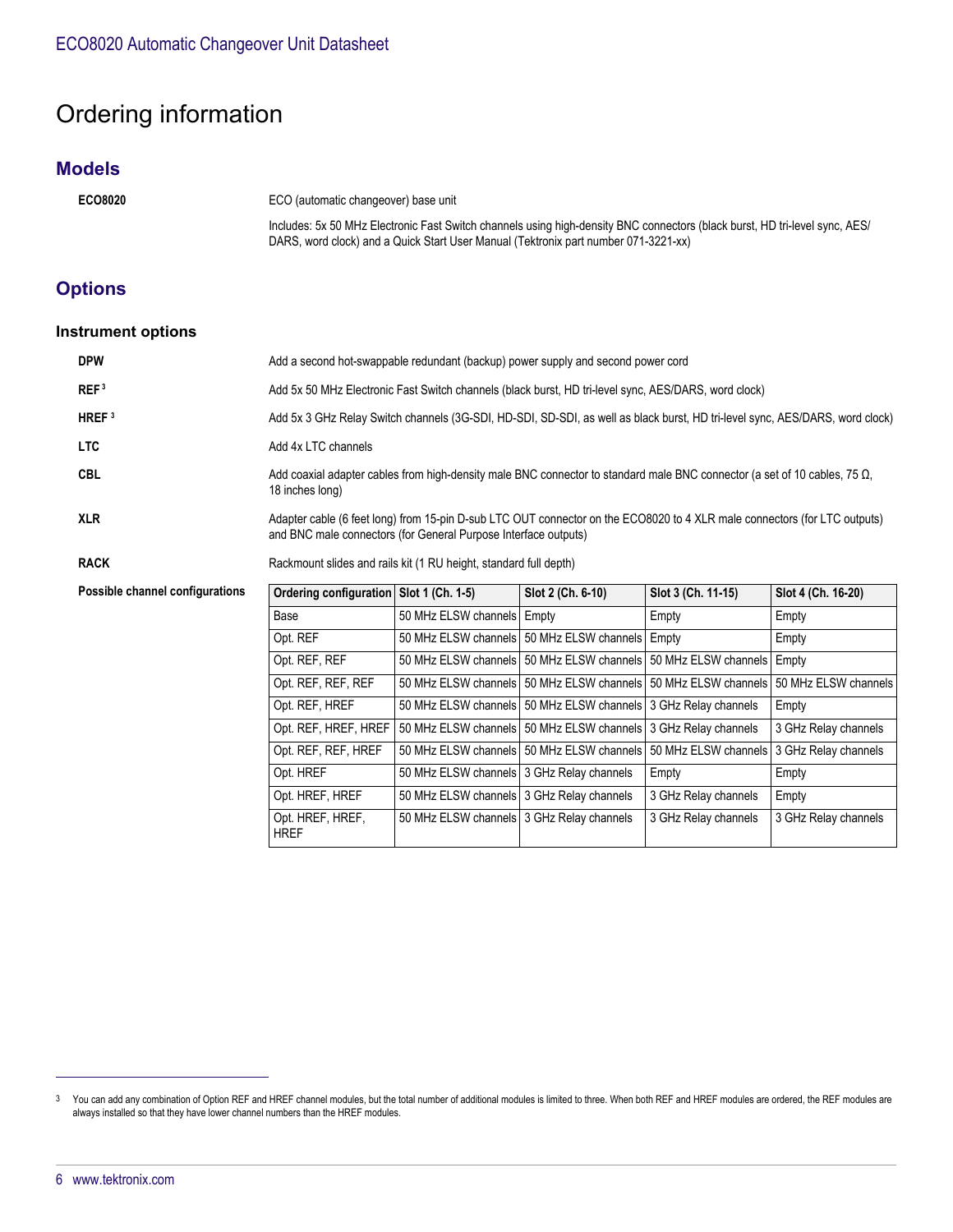# **Power plug options<sup>4</sup>**

| Opt. A0         | North America power plug (115 V, 60 Hz)      |
|-----------------|----------------------------------------------|
| Opt. A1         | Universal Euro power plug (220 V, 50 Hz)     |
| Opt. A2         | United Kingdom power plug (240 V, 50 Hz)     |
| Opt. A3         | Australia power plug (240 V, 50 Hz)          |
| Opt. A5         | Switzerland power plug (220 V, 50 Hz)        |
| Opt. A6         | Japan power plug (100 V, 110/120 V, 60 Hz)   |
| Opt. A10        | China power plug (50 Hz)                     |
| <b>Opt. A11</b> | India power plug (50 Hz) (No locking cable)  |
| <b>Opt. A12</b> | Brazil power plug (60 Hz) (No locking cable) |
| <b>Opt. A99</b> | No power cord                                |

#### **Service options**

| Opt. C <sub>3</sub> | <b>Calibration Service 3 Years</b>                                       |
|---------------------|--------------------------------------------------------------------------|
| Opt. C5             | <b>Calibration Service 5 Years</b>                                       |
| Opt. D1             | <b>Calibration Data Report</b>                                           |
| Opt. D3             | Calibration Data Report 3 Years (with Opt. C3)                           |
| Opt. D <sub>5</sub> | Calibration Data Report 5 Years (with Opt. C5)                           |
| Opt. G3             | Complete Care 3 Years (includes loaner, scheduled calibration, and more) |
| Opt. G5             | Complete Care 5 Years (includes loaner, scheduled calibration, and more) |
| Opt. R <sub>3</sub> | Repair Service 3 Years (including warranty)                              |
| Opt. R5             | Repair Service 5 Years (including warranty)                              |

# **ECO802UP field upgrade options**

| <b>DPW</b>  | Add a replacement or a second hot-swappable redundant (backup) power supply. A power cord option must be specified. (See<br>Power Cord Options.)                                             |
|-------------|----------------------------------------------------------------------------------------------------------------------------------------------------------------------------------------------|
| <b>LTC</b>  | Add 4x LTC channels (software upgrade option)                                                                                                                                                |
| <b>CBL</b>  | Add coaxial adapter cables from high-density male BNC connector to standard male BNC connector (a set of 10 cables, 75 $\Omega$ ,<br>18 inches long)                                         |
| <b>XLR</b>  | Adapter cable (6 feet long) from 15-pin D-sub LTC OUT connector on the ECO8020 to 4 XLR male connectors (for LTC outputs)<br>and BNC male connectors (for General Purpose Interface outputs) |
| <b>RACK</b> | Rackmount slides and rails kit for ECO8020 (1 RU height, standard full depth)                                                                                                                |
| IF          | Upgrade installation service                                                                                                                                                                 |
| IFC         | Service installation and calibration                                                                                                                                                         |

<sup>4</sup> All power cords include a locking mechanism except as otherwise noted.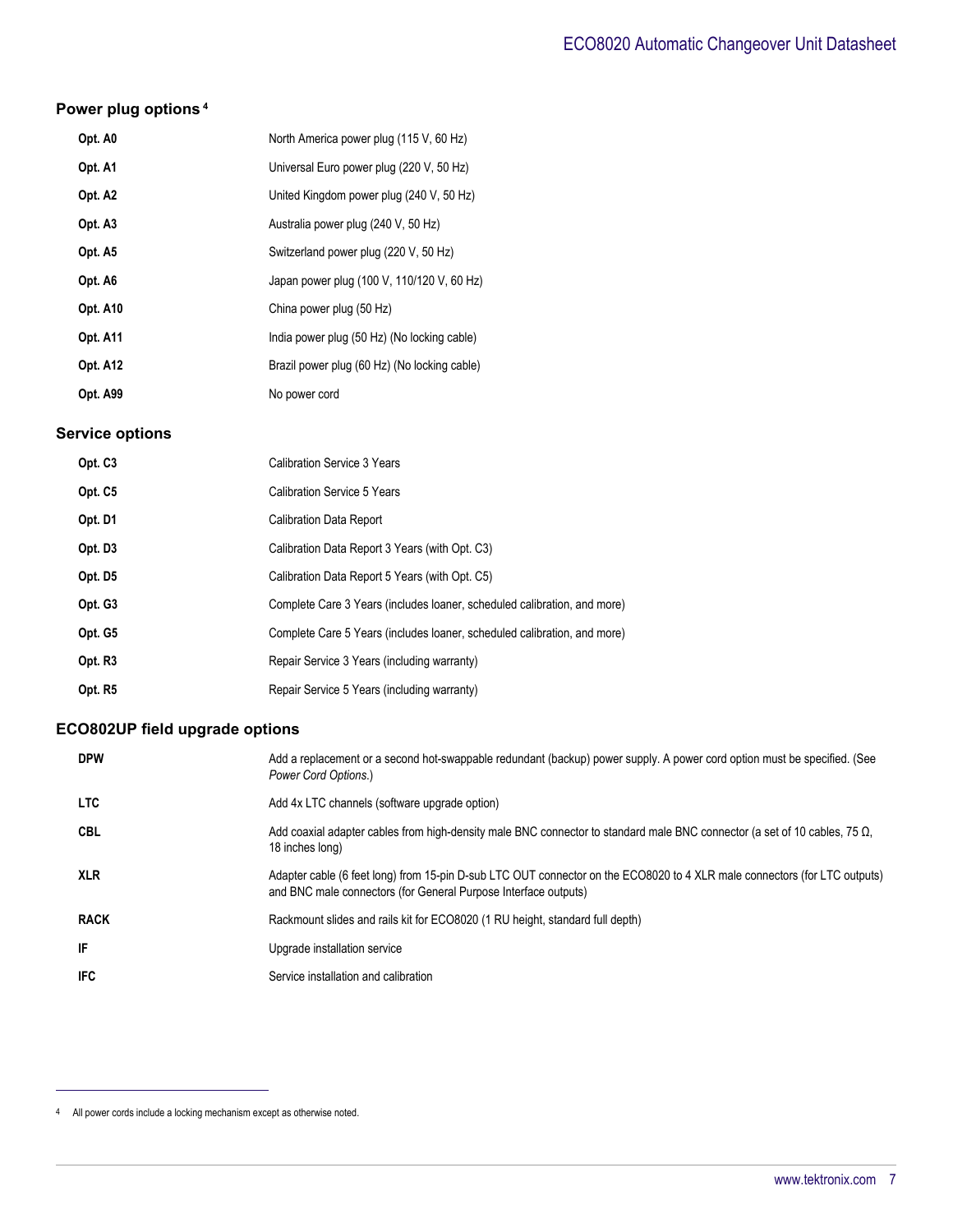

Option XLR adapter cable



Option DPW backup power supply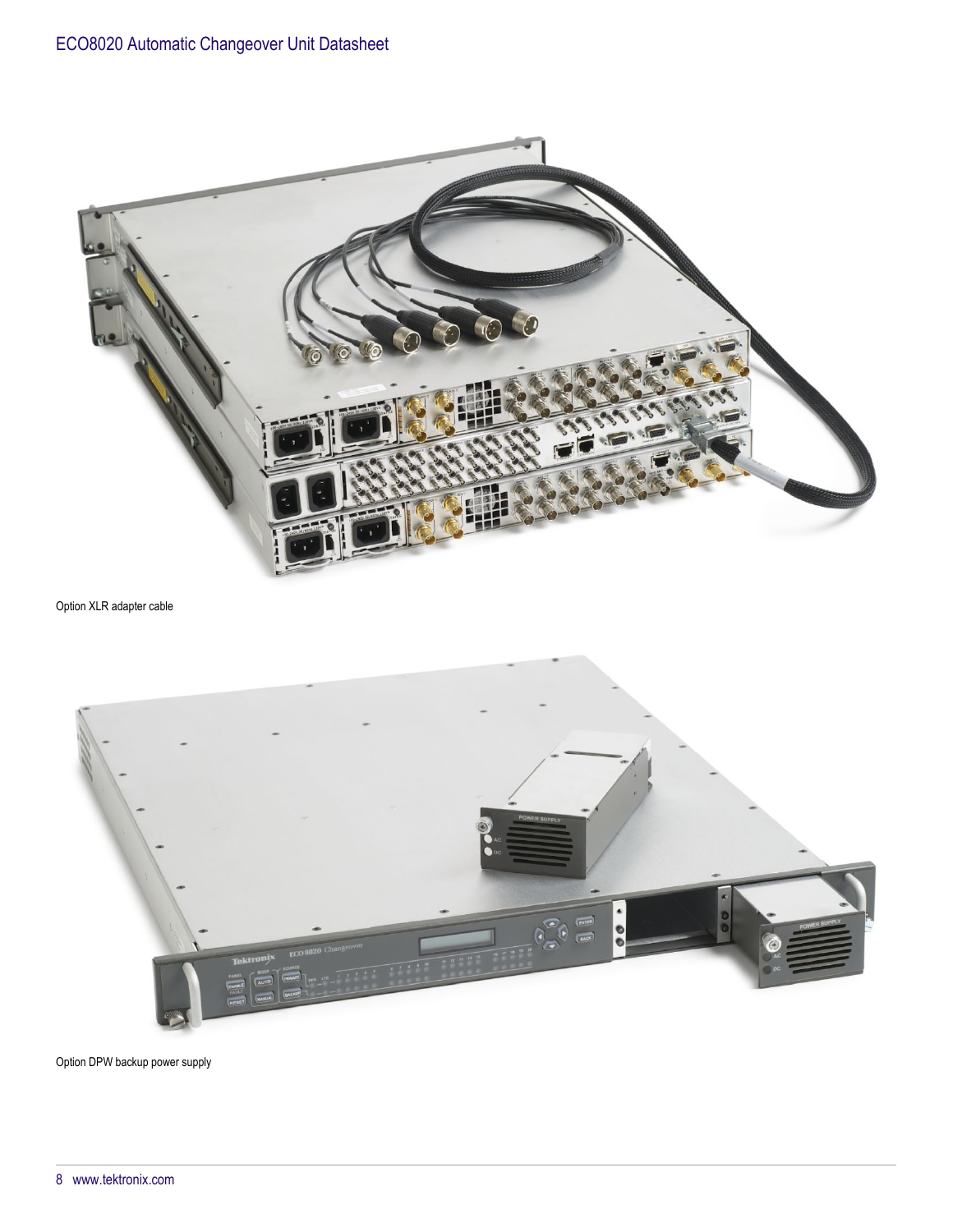

Option CBL adapter cable



Tektronix is registered to ISO 9001 and ISO 14001 by SRI Quality System Registrar.